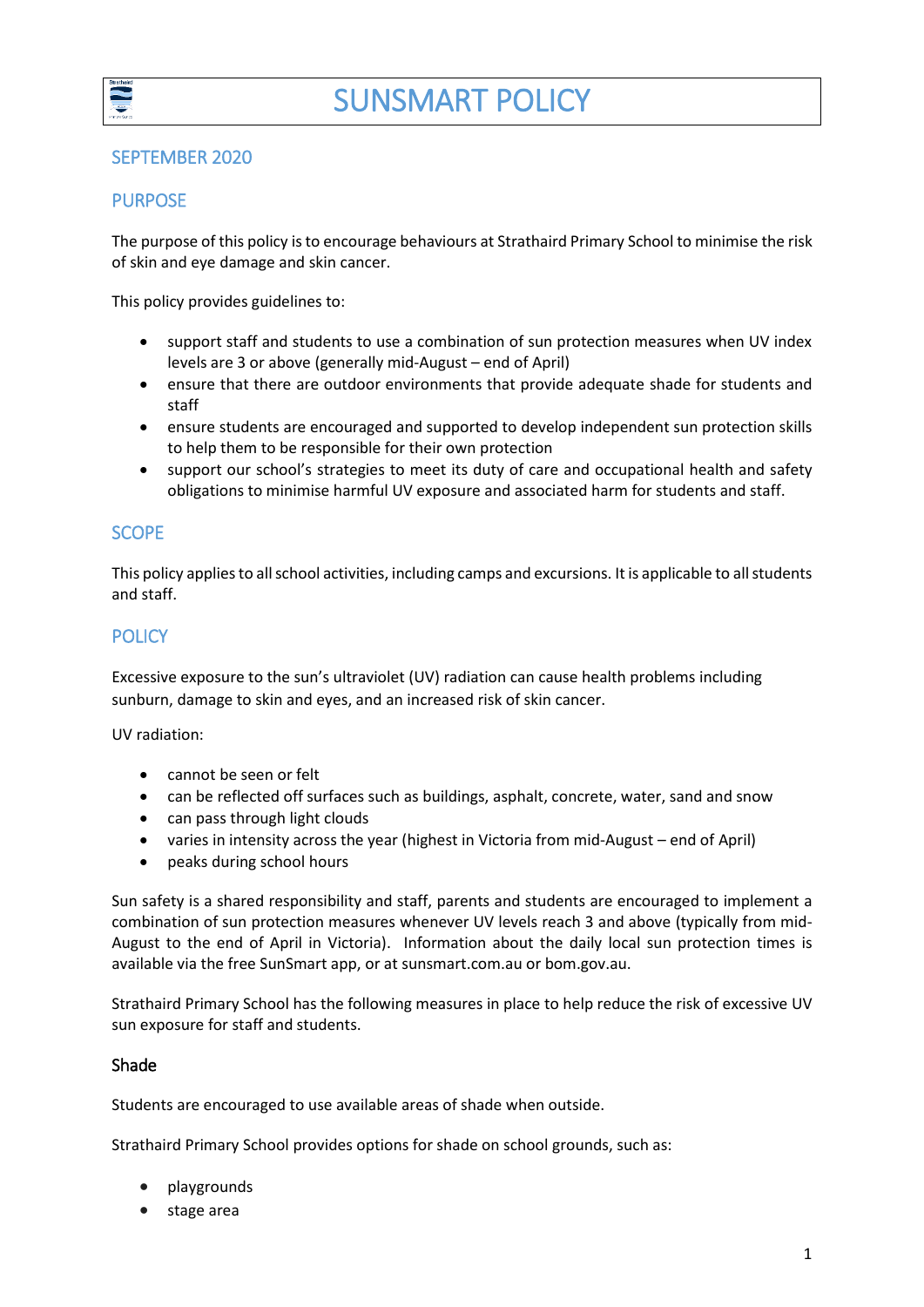- basketball courts
- under shade sails
- trees and shrubs

The availability of shade is considered when planning all outdoor activities.

Students who do not have appropriate hats or outdoor clothing are asked to play in a specific area protected from the sun.

## Sun protective uniform/clothing

Strathaird Primary School'sschool uniform and dress code includes sun-protective clothing, including:

- loose, cool, closely-woven fabric
- shirts with a collar and/or high necklines

From mid-August (exact date to be set by the school annually) to 30 April, all students **must** wear a sun protective broad brimmed or legionnaires hat that shades the face, neck and ears for all outdoor activities. Hats may also be worn for all outdoor activities outside of the August to April time period, by parent or student choice.

Staff are supplied with a broad brimmed hat. Staff are required to wear a sun protective hat when outdoors on yard duty and at other times.

#### Sunscreen

Strathaird Primary School encourages all staff and students to apply SPF30 (or higher) broadspectrum, water-resistant sunscreen daily whenever UV levels reach 3 and above. Sunscreen should be applied at least 20 minutes before going outdoors, and reapplied every two hours according to manufact[urer's instructions](https://www.tga.gov.au/book/4-labelling-and-advertising).

Strathaird Primary School has strategies in place to remind students to apply sunscreen before going outdoors [for example i.e. reminder notices, sunscreen monitors, sunscreen buddies].

At Strathaird Primary School all students have access to sunscreen in their classroom.

Staff and students who may suffer from allergic reactions from certain types of sunscreen are encouraged to supply their own sunscreen. In severe cases parents should contact the School Office to implement a management plan to reduce the risk of an allergic reaction at school.

Staff and families should role model SunSmart behaviour and are encouraged to apply SPF 30 (or higher) broad-spectrum, water-resistant sunscreen when outside.

### **Sunglasses**

Where practical Strathaird Primary School encourages students and staff engaged in outdoor activities to wear close-fitting, wrap-around sunglasses that meet the Australian Standard 1067 (Sunglasses: Category 2, 3 or 4) and cover as much of the eye area as possible.

### Curriculum

Students at our school are encouraged to make healthy choices, and are supported to understand the benefits and risks of sun exposure. Strathaird Primary School will address sun and UV safety education as part of the classroom and PE program.